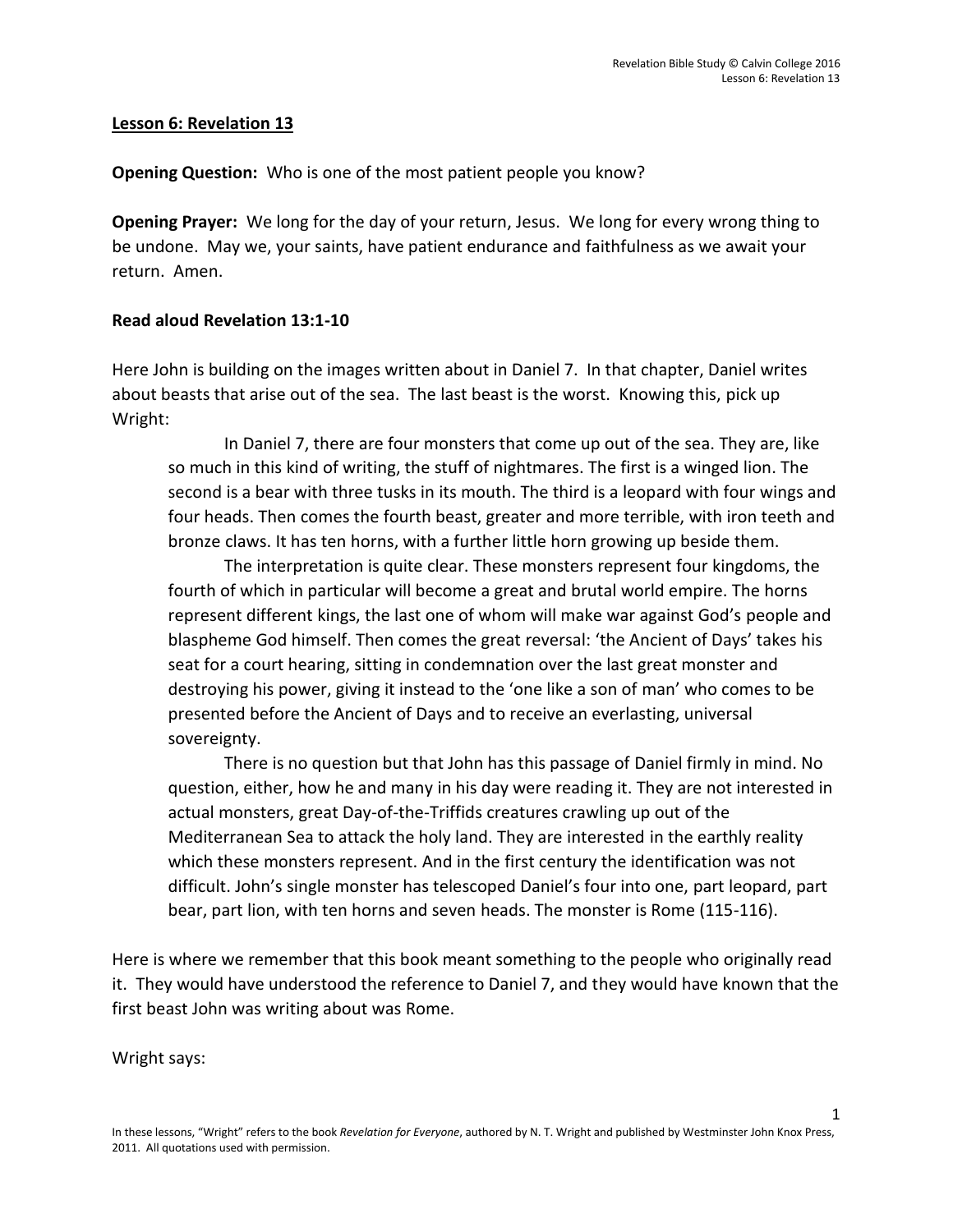2

But the central and important feature, which all his readers would have recognized at once, is that the monster claimed worship, and shared that worship with the dark pagan gods that stood behind it. A glance at Roman coins of the period tells its own story, as one emperor after another not only claimed to be 'son of god' but to dress up in the garb traditionally associated with this or that ancient pagan divinity. And of course, once the emperor becomes a god, there is no room for other gods. It's all right if local and tribal deities are still worshipped, so long as one worships the new god, Rome and the emperor. But if one refuses – as the Christians knew they were bound to refuse – then a collision course is set. Like Daniel and his friends in the early chapters of the book from which John drew so richly, all the world seemed to be worshipping the monster. Only the faithful few, here described in terms of their names being in the lamb's book of life, refuse to do so.

The last verse of this section may reflect John's sober realism when contemplating the scene he has now drawn. Some people are going to be taken captive. Others are going to be killed with the sword. That's just the way it is. The proper response is not to kick and scream, but to hold firm to patience and faith. Chapter 11 meant what it said. It is through the faithful witness unto death that the lamb wins the victory, that God's kingdom replaces the kingdom of the monster, that the dragon himself is to lose the last remains of his power. How this is to be worked out we have yet to see. But what John is doing at this point is sketching the larger, darker picture within which the little local struggles of the churches must be seen if they are to make sense, and if the challenge to uncompromising witness is to make sense. Only when we remember the dragon and the monster do we realize what a deadly serious thing Christian faith, patience and holiness really is (117-118).

# **Read aloud Revelation 13:11-18**

Just as with the seven letters to the churches, there are contemporary references in Revelation 13 that address the lives of the people in these churches.

# **Read Wright aloud**:

There were several tricks commonly employed to enable the statues of various gods to move about, to breathe, weep and even speak. Sophisticated pagan writers of the time mention many such devices, pouring scorn on their trickery. But people were taken in, and more and more people, through the work of the local 'monsters', came to worship the first monster itself. And, through that means, the dragon itself.

What's more, worshipping or nor worshipping was quickly becoming the dividing line between people who were acceptable in the community and people who weren't. Not long after this time, some local officials introduced a formal requirement that unless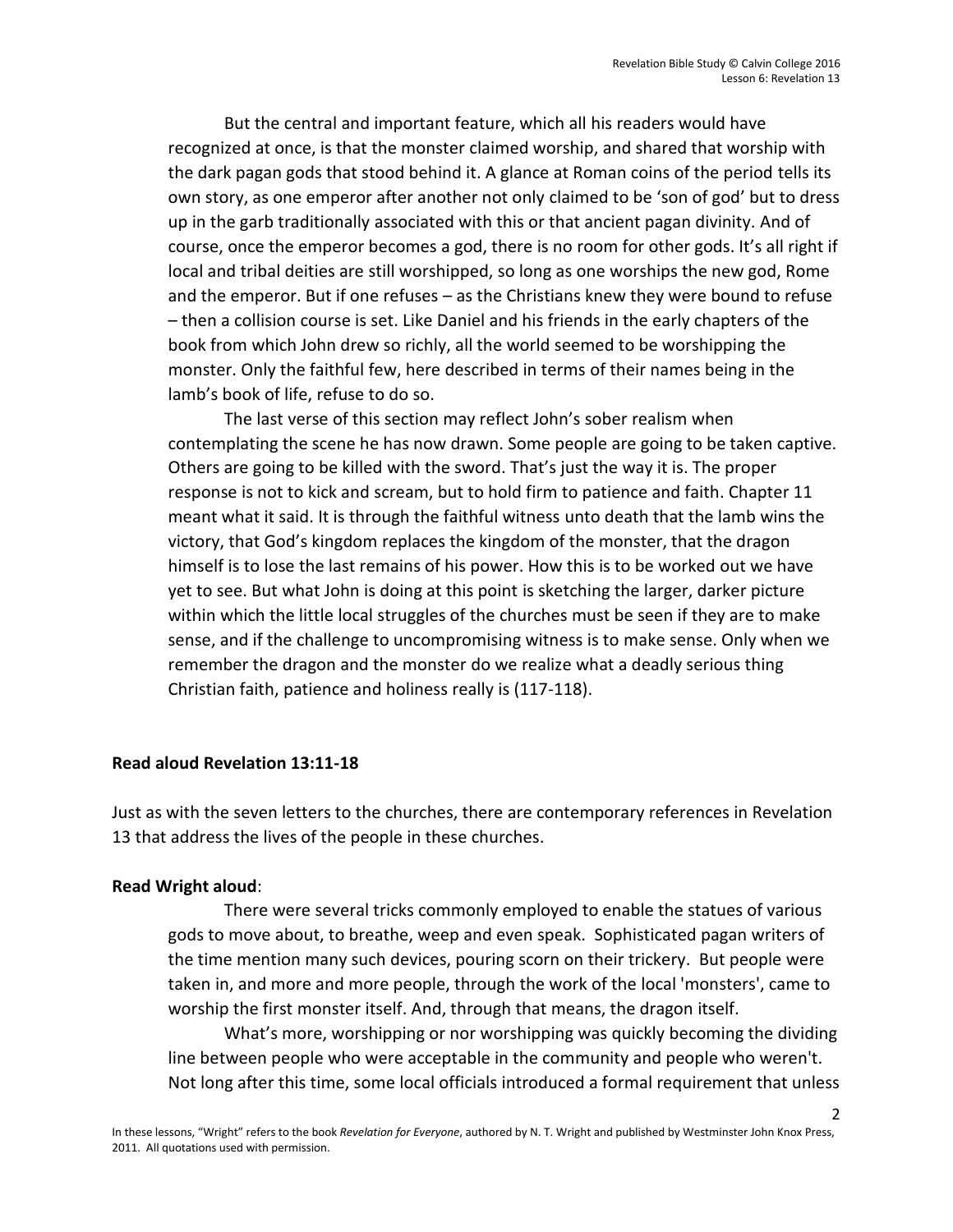you had offered the required sacrifices you weren't allowed in the market. There were various kinds of marks and visible signs which were used to set people apart either as 'able to trade' or as 'not able to trade'. From quite early on the Christians were faced with a stark alternative: stay true to the lamb and risk losing your livelihood, the ability to sell or buy; or capitulate to the monster, sacrifice to Caesar at the behest of the local officials, and then everything will be all right – except your integrity as one of the lamb's followers.

We can understand the dilemma faced by those Christians back then. We like to think that we would always choose the reality and reject the parody, But would we? When we ask ourselves where similar key issues emerge and challenge us today, it may not be as clear-cut as we like to think - and it's quite possible that many Christians in the first century felt like that too. Does it count as a compromise if I use Caesar's coinage, even though it has words like 'son of god' stamped on it? Is it a compromise if I put my stall out by the side of the road during one of the great imperial festivals, to catch the crowds as they are going to the temple, even if I don't go myself? Will it matter if I buy a slab of beef in the market, even though I know it will have been offered in sacrifice in Caesar's temple just up the road? For us, does it matter if we buy a newspaper which openly mocks the Christian faith and promotes every other way of life imaginable except the Christian one – even if all I'm going to read is the sports news? Does it matter if I work for a company that, through one of its other offshoots, is cheerfully polluting lakes and rivers and destroying their wildlife? Should I be worried that my bank is a major investor in companies that work in parts of Latin America where labor laws are practically non-existent, allowing them to get away with virtual enslavement of local populations?

These are not the only, nor even perhaps the most important, questions we face. But it's important to recognize that we, too, face choices which may well not be as clearcut as we would like. We need to pray for discernment to distinguish the reality from the parody, and to act accordingly. The final verse of the chapter is one of the most famous in the whole book. It offers the greatest parody of all. It is more or less certain that the number 666 represents, by one of many formulae well known at the time, the name NERO CAESAR when written in Hebrew characters. (Many peoples, and many languages, used letters as numbers, as we would if we devised a system where A=l, B=2 and so on.) The monster who was, is not, and is to come looks pretty certainly to be Nero.

But the number 666 isn't just a cryptogram. It's also a parody. The number of perfection, not least for John, would be, we assume, 777. Some have even suggested that the name JESUS comes out, in some systems, as 888 - a kind of super-perfection. But for John there is little doubt. Nero, and the system he represented and embodied, was but a parody of the real thing, one short of the right number three times over. Jesus was the reality; Nero, just a dangerous, blasphemous copy. We do well to recognize this,